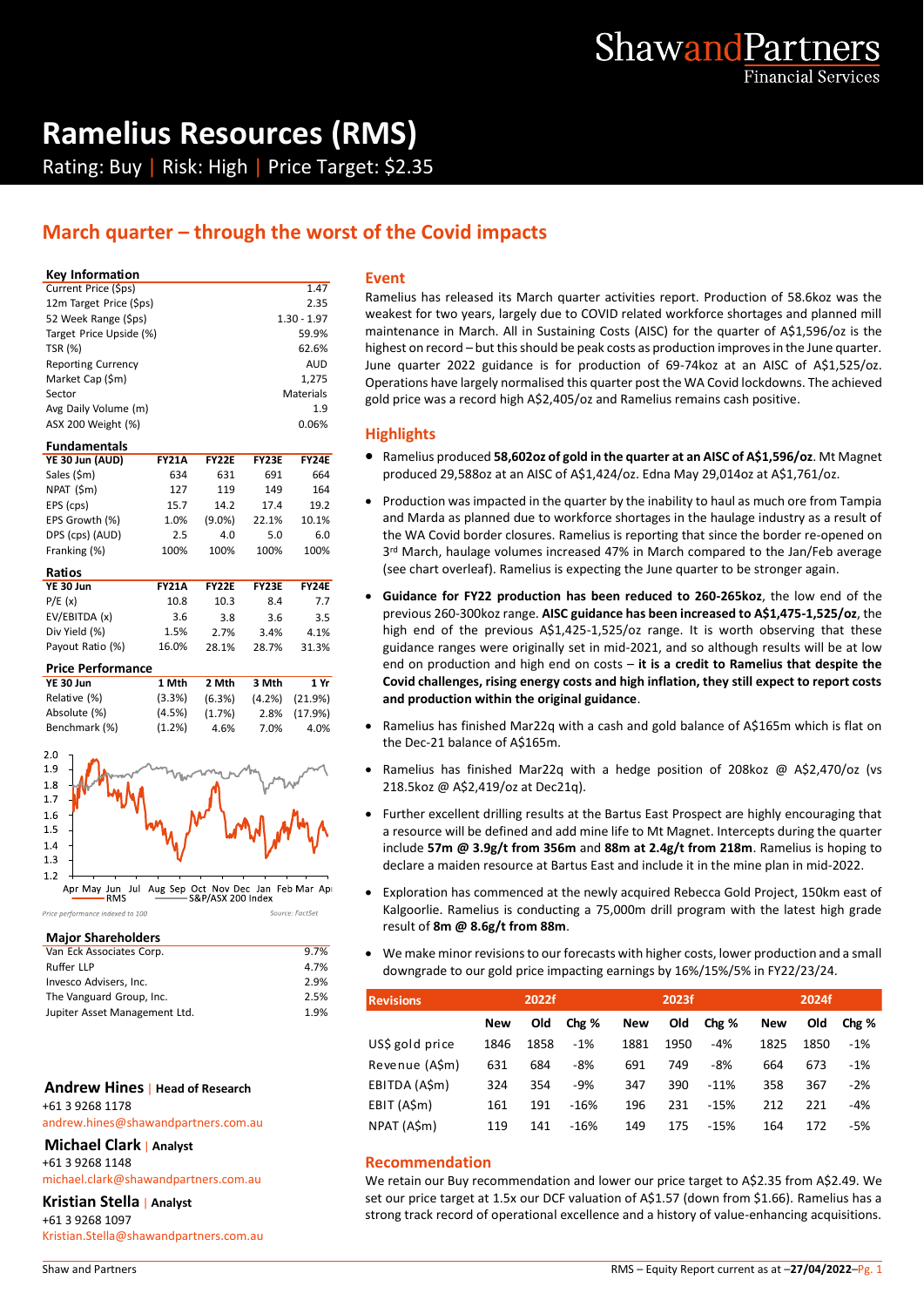## ShawandPartners

Financial Services

| <b>Ramelius Resources</b>           |  |
|-------------------------------------|--|
| <b>Materials</b>                    |  |
| <b>Materials</b>                    |  |
| FactSet: RMS-AU / Bloomberg: RMS AU |  |

| <b>Key Items</b>       | Data          | EP. |
|------------------------|---------------|-----|
| Recommendation         | <b>BUY</b>    | PE  |
| Risk                   | HIGH          | EV  |
| Price (\$ps)           | 1.47          | EV  |
| Target Price (\$ps)    | 2.35          | DP  |
| 52 Week Range (\$ps)   | $1.30 - 1.97$ | Di  |
| Shares on Issue (m)    | 867           | Fra |
| Market Cap (\$m)       | 1,275         | Pa  |
| Enterprise Value (\$m) | 1,235         |     |
| TSR (%)                | 62.6%         | Fre |
|                        |               |     |
| <b>Valuation NPV</b>   | Data          | Pr  |
| Beta                   | 1.00          | Sal |
| Cost of Equity (%)     | 10.0%         | Sc  |
| Cost of Debt (net) (%) | 2.8%          | Ot  |
| Risk Free Rate (%)     | 4.0%          | EB  |
| Terminal Growth (%)    | 0.0%          | EE  |
| <b>WACC (%)</b>        | 8.6%          | De  |
| Valuation (\$m)        | 1,338         | EB  |

Ramelius Resources Ltd. is a gold producer based in Western Australia. Ramelius has two production hubs at Mt Magnet and Edna May. In FY21 Ramelius produced 271koz of gold from a resource base of 4.1Moz and reserve of 840Koz. Production guidance for FY22 is 260-300koz.



| <b>Financial Year End: 30 June</b>   |              |                     |                     |              |                |
|--------------------------------------|--------------|---------------------|---------------------|--------------|----------------|
| <b>Investment Summary (AUD)</b>      | FY20A        | <b>FY21A</b>        | <b>FY22E</b>        | FY23E        | <b>FY24E</b>   |
| <b>EPS (Reported) (cps)</b>          | 15.5         | 15.7                | 14.2                | 17.4         | 19.2           |
| EPS (Underlying) (cps)               | 15.5         | 15.7                | 14.2                | 17.4         | 19.2           |
| EPS (Underlying) Growth (%)          | 321.1%       | 1.0%                | $(9.0\%)$           | 22.1%        | 10.1%          |
| PE (Underlying) (x)                  | 12.8         | 10.8                | 10.3                | 8.4          | 7.7            |
| EV / EBIT $(x)$                      | 8.1          | 7.0                 | 7.7                 | 6.3          | 5.8            |
| EV / EBITDA (x)                      | 4.8          | 3.6                 | 3.8                 | 3.6          | 3.5            |
| DPS (cps) (AUD)                      | 2.0          | 2.5                 | 4.0                 | 5.0          | 6.0            |
| Dividend Yield (%)                   | 1.0%         | 1.5%                | 2.7%                | 3.4%         | 4.1%           |
| Franking (%)                         | 100%         | 100%                | 100%                | 100%         | 100%           |
| Payout Ratio (%)                     | 12.9%        | 16.0%               | 28.1%               | 28.7%        | 31.3%          |
| Free Cash Flow Yield (%)             | 4.5%         | 8.9%                | 5.7%                | 16.6%        | 12.9%          |
|                                      | <b>FY20A</b> |                     |                     |              | <b>FY24E</b>   |
| Profit and Loss (AUD) (m)<br>Sales   | 461          | <b>FY21A</b><br>634 | <b>FY22E</b><br>631 | FY23E<br>691 | 664            |
| Sales Growth (%)                     | 30.6%        | 37.7%               | (0.5%)              | 9.4%         | (3.9%)         |
| Other Operating Income               | 1            | 8                   | 31                  | 2            | 2              |
| <b>EBITDA</b>                        | 256          | 340                 | 324                 | 347          | 358            |
|                                      | 55.5%        | 53.7%               | 51.3%               | 50.2%        | 53.9%          |
| EBITDA Margin (%)                    |              |                     |                     |              |                |
| Depreciation & Amortisation          | (103)        | (163)               | (163)               | (151)        | (146)          |
| <b>EBIT</b>                          | 152.5        | 177.4               | 160.9               | 196.1        | 212.1          |
| <b>EBIT Margin (%)</b>               | 33.1%        | 28.0%               | 25.5%               | 28.4%        | 31.9%          |
| Net Interest                         | (3)          | (3)                 | 2                   | 7            | 12             |
| Pretax Profit                        | 149          | 175                 | 163                 | 204          | 224            |
| Tax                                  | (36)         | (48)                | (44)                | (55)         | (61)           |
| Tax Rate (%)                         | (24.1%)      | (27.4%)             | (27.0%)             | (27.0%)      | (27.0%)        |
| <b>NPAT Underlying</b>               | 113          | 127                 | 119                 | 149          | 164            |
| Significant Items                    | 0            | 0                   | 0                   | 0            | 0              |
| <b>NPAT Reported</b>                 | 113          | 127                 | 119                 | 149          | 164            |
| Cashflow (AUD) (m)                   | <b>FY20A</b> | <b>FY21A</b>        | <b>FY22E</b>        | <b>FY23E</b> | FY24E          |
| EBIT                                 | 153          | 177                 | 161                 | 196          | 212            |
| Payments to Suppliers                | (230)        | (305)               | (307)               | (344)        | (306)          |
| <b>Receipts from Customers</b>       | 466          | 634                 | 631                 | 691          | 664            |
| Tax Paid                             | (1)          | (25)                | (48)                | (44)         | (55)           |
| Net Interest                         | 1            | 1                   | 5                   | 10           | 15             |
| Change in Working Capital            | 0            | 0                   | 8                   | (8)          | (4)            |
| Depreciation & Amortisation          | 0            | 0                   | 0                   | 0            | 0              |
| Other                                | 0            | 0                   | 0                   | 0            | 0              |
| <b>Operating Cashflow</b>            | 236          | 306                 | 289                 | 305          | 314            |
| Capex                                | (121)        | (152)               | (78)                | (83)         | (139)          |
| Acquisitions and Investments         | (49)         | (28)                | (141)               | (14)         | (14)           |
| Disposal of Fixed Assets/Investments | 1            | 3                   | 0                   | 0            | 0              |
| Other                                | (2)          | (7)                 | 0                   | 0            | 0              |
| <b>Investing Cashflow</b>            | (171)        | (183)               | (219)               | (97)         | (153)          |
| <b>Free Cashflow</b>                 | 65           | 123                 | 70                  | 208          | 161            |
| Equity Raised / Bought Back          | 0            | 0                   | 64                  | 0            | 0              |
| Dividends Paid                       |              |                     |                     |              |                |
|                                      | (7)          | (16)                | (21)                | (51)         | (43)           |
| Change in Debt                       | 26           | (16)                | (21)                | (51)         | (43)           |
| Other                                | (15)         | (27)                | 18                  | 49           | 40             |
| <b>Financing Cashflow</b>            | 5            | (59)                | 40                  | (54)         | (45)           |
| <b>Exchange Rate Effect</b>          | 0            | 0                   | 0                   | 0            | 0              |
| Net Change in Cash                   | 70           | 63                  | 110                 | 154          | 116            |
| <b>Balance Sheet (AUD) (m)</b>       | <b>FY20A</b> | <b>FY21A</b>        | <b>FY22E</b>        | FY23E        | FY24E          |
| Cash                                 | 166          | 229                 | 339                 | 493          | 609            |
| Accounts Receivable                  | 3            | 2                   | $\overline{2}$      | 2            | $\overline{2}$ |
| Inventory                            | 98           | 101                 | 100                 | 110          | 106            |
| <b>Other Current Assets</b>          | 4            | 1                   | 1                   | 1            | $\mathbf{1}$   |
| PPE                                  | 483          | 507                 | 435                 | 381          | 388            |
| <b>Total Assets</b>                  | 755          | 846                 | 885                 | 995          | 1,113          |
| <b>Accounts Payable</b>              | 82           | 58                  | 66                  | 68           | 60             |
| Long Term Debt                       | 23           | 0                   | 0                   | 0            | 0              |
| <b>Total Liabilities</b>             | 236          | 175                 | 179                 | 191          | 189            |
|                                      |              |                     |                     |              |                |
| Ratios                               | <b>FY20A</b> | <b>FY21A</b>        | <b>FY22E</b>        | FY23E        | FY24E          |
| <b>ROE (%)</b>                       | 28.6%        | 22.0%               | 16.6%               | 17.6%        | 17.1%          |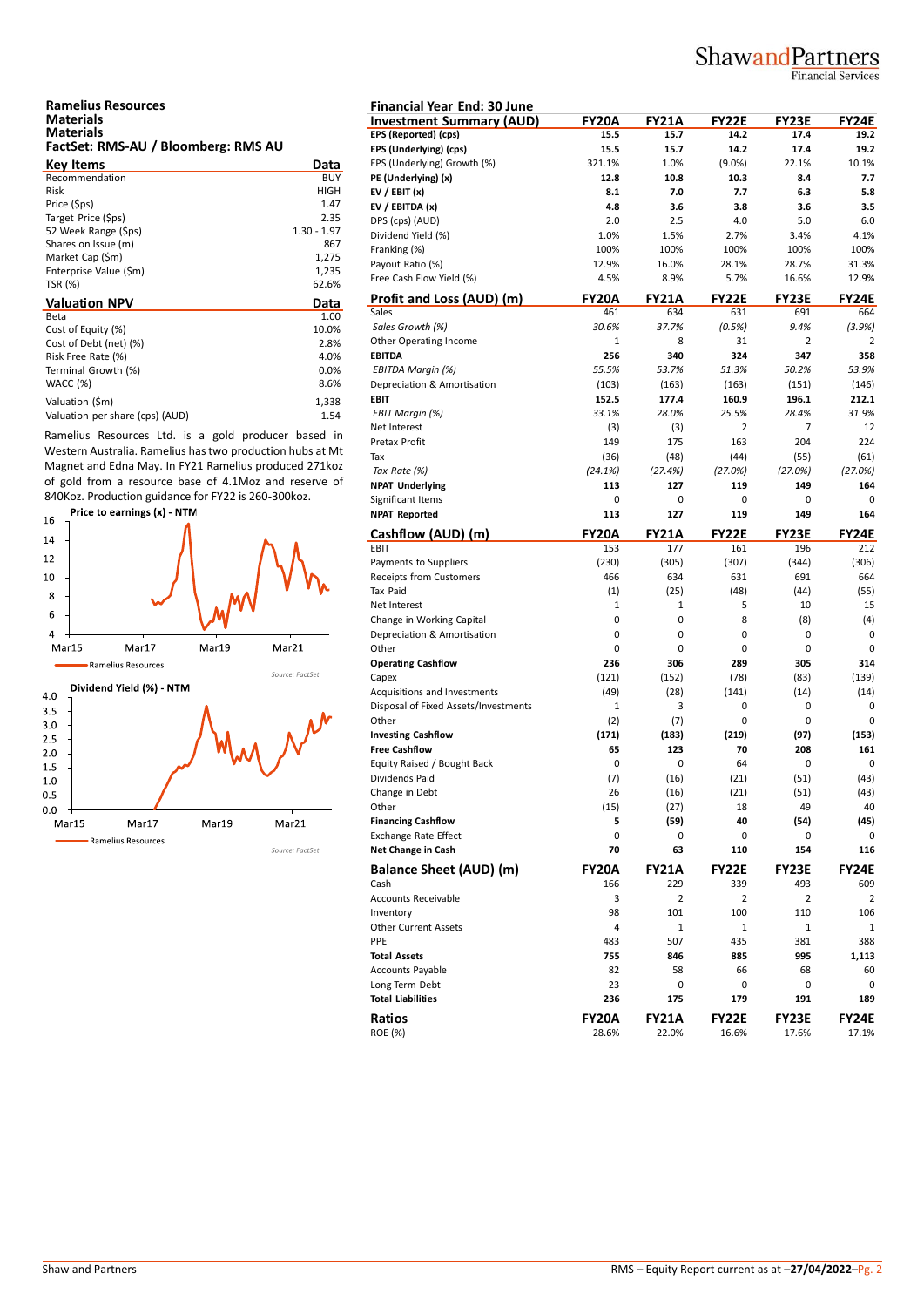### ShawandPartners

**Financial Services** 

#### **Figure 1: Quarterly operational performance summary**

|                                                     | 1018   | 2018   | 3018   | 4018   | 1019   | 2019   | 3019   | 4019   | 1020   | 2020   | 3020   | 4020   | 1021   | 2021   | 3021   | 4021   | 1022   | <b>2Q22</b> | 3Q22   |
|-----------------------------------------------------|--------|--------|--------|--------|--------|--------|--------|--------|--------|--------|--------|--------|--------|--------|--------|--------|--------|-------------|--------|
| Mt Magnet                                           |        |        |        |        |        |        |        |        |        |        |        |        |        |        |        |        |        |             |        |
| Ore processed (kt)                                  | 427    | 513    | 501    | 555    | 508    | 507    | 431    | 515    | 487    | 531    | 459    | 497    | 456    | 501    | 452    | 477    | 452    | 450         | 379    |
| Grade (g/t)                                         | 2.64   | 2.40   | 2.18   | 1.80   | 1.74   | 1.94   | 1.99   | 1.97   | 1.98   | 2.33   | 2.74   | 3.90   | 2.98   | 2.96   | 2.70   | 2.40   | 2.43   | 2.26        | 2.49   |
| Gold produced (oz)                                  | 33,150 | 36,635 | 24.388 | 31,424 | 26,773 | 29.855 | 27,542 | 30,670 | 29,013 | 37,956 | 38,981 | 61,161 | 41,064 | 43,055 | 41,832 | 35,208 | 33,958 | 31,552      | 29,588 |
| AISC (A\$/oz)                                       | 1,209  | 1.080  | 1.231  | 1,243  | 1,347  | 1.068  | 1.139  | 1.078  | 1,209  | 1.182  | 1,114  | 867    | 1.138  | 1,147  | 1,219  | 1,294  | 1,476  | 1,569       | 1,424  |
| <b>Edna May</b>                                     |        |        |        |        |        |        |        |        |        |        |        |        |        |        |        |        |        |             |        |
| Ore processed (kt)                                  |        | 713    | 650    | 647    | 711    | 701    | 666    | 764    | 685    | 406    | 448    | 723    | 734    | 676    | 625    | 714    | 687    | 680         | 533    |
| Grade (g/t)                                         |        | 1.05   | 1.20   | 1.35   | 1.15   | 1.01   | 0.88   | 0.71   | 0.76   | 0.85   | 1.04   | 1.24   | 1.34   | 1.44   | 1.25   | 1.27   | 1.60   | 1.73        | 1.71   |
| Gold produced (oz)                                  |        | 21,377 | 24.283 | 26.861 | 24.655 | 22.768 | 17.744 | 16.672 | 15.151 | 9,946  | 12.844 | 25,356 | 30.280 | 29.841 | 24.197 | 26.632 | 31.728 | 35,367      | 29,014 |
| AISC (A\$/oz)                                       |        | 1,298  | 1.237  | 1,101  | 1.150  | 1.361  | 1.309  | 1.171  | 1,268  | 1.512  | 1.618  | 1.488  | 1.387  | 1,478  | 1.597  | 1.538  | 1.407  | 1.428       | 1,761  |
| Total                                               |        |        |        |        |        |        |        |        |        |        |        |        |        |        |        |        |        |             |        |
| Ore processed (kt)                                  | 427    | 1,226  | 1,151  | 1,202  | 1,219  | 1,208  | 1.097  | 1,279  | 1,172  | 937    | 907    | 1,219  | 1,190  | 1,176  | 1.078  | 1,191  | 1.139  | 1,130       | 911    |
| Grade (g/t)                                         | 2.64   | 1.61   | 1.63   | 1.56   | 1.40   | 1.40   | 1.32   | 1.22   | 1.27   | 1.69   | 1.90   | 2.32   | 1.97   | 2.09   | 1.86   | 1.72   | 1.93   | 1.94        | 2.03   |
| Gold produced (oz)                                  | 33.150 | 58.012 | 48,671 | 58.285 | 51.428 | 52.623 | 45.286 | 47.342 | 44.164 | 47.902 | 51.825 | 86,517 | 71.344 | 72,896 | 66.029 | 61.840 | 65.686 | 66,919      | 58,602 |
| AISC (A\$/oz)                                       | 1,209  | 1,160  | 1,234  | 1,178  | 1,253  | 1,195  | 1,206  | 1,111  | 1,229  | 1,251  | 1,239  | 1,049  | 1,244  | 1,279  | 1,370  | 1,394  | 1,445  | 1,493       | 1,596  |
| Gold sales (oz)                                     | 31,961 | 55,000 | 63.919 | 52,165 | 51.158 | 56.478 | 47.420 | 48,262 | 39,918 | 45,774 | 53,173 | 89,345 | 70,299 | 77,537 | 65,420 | 64,194 | 55,075 | 77,225      | 51,423 |
| Achieved gold price (A\$/oz)                        | 1.627  | 1.648  | 1.708  | 1.708  | 1.669  | 1.696  | 1.758  | 1.791  | 1.810  | 1.874  | 1,937  | 2.223  | 2.323  | 2.301  | 2.242  | 2.254  | 2.317  | 2,357       | 2,405  |
| Revenue (A\$m)                                      | 52     | 91     | 109    | 89     | 85     | 96     | 83     | 86     | 72     | 86     | 103    | 199    | 163    | 178    | 147    | 145    | 128    | 182         | 124    |
| All in costs (A\$m)                                 | 39     | 64     | 79     | 61     | 64     | 67     | 57     | 54     | 49     | 57     | 66     | 94     | 87     | 99     | 90     | 89     | 80     | 115         | 82     |
| Approx. cash flow (A\$m)                            | 13     | 27     | 30     | 28     | 21     | 28     | 26     | 33     | 23     | 29     | 37     | 105    | 76     | 79     | 57     | 55     | 48     | 67          | 42     |
| Source: Company reports, Shaw and Partners analysis |        |        |        |        |        |        |        |        |        |        |        |        |        |        |        |        |        |             |        |

#### **Figure 2: Mt Magnet and Edna May operational trends**









*Source: Company reports, Shaw and Partners analysis*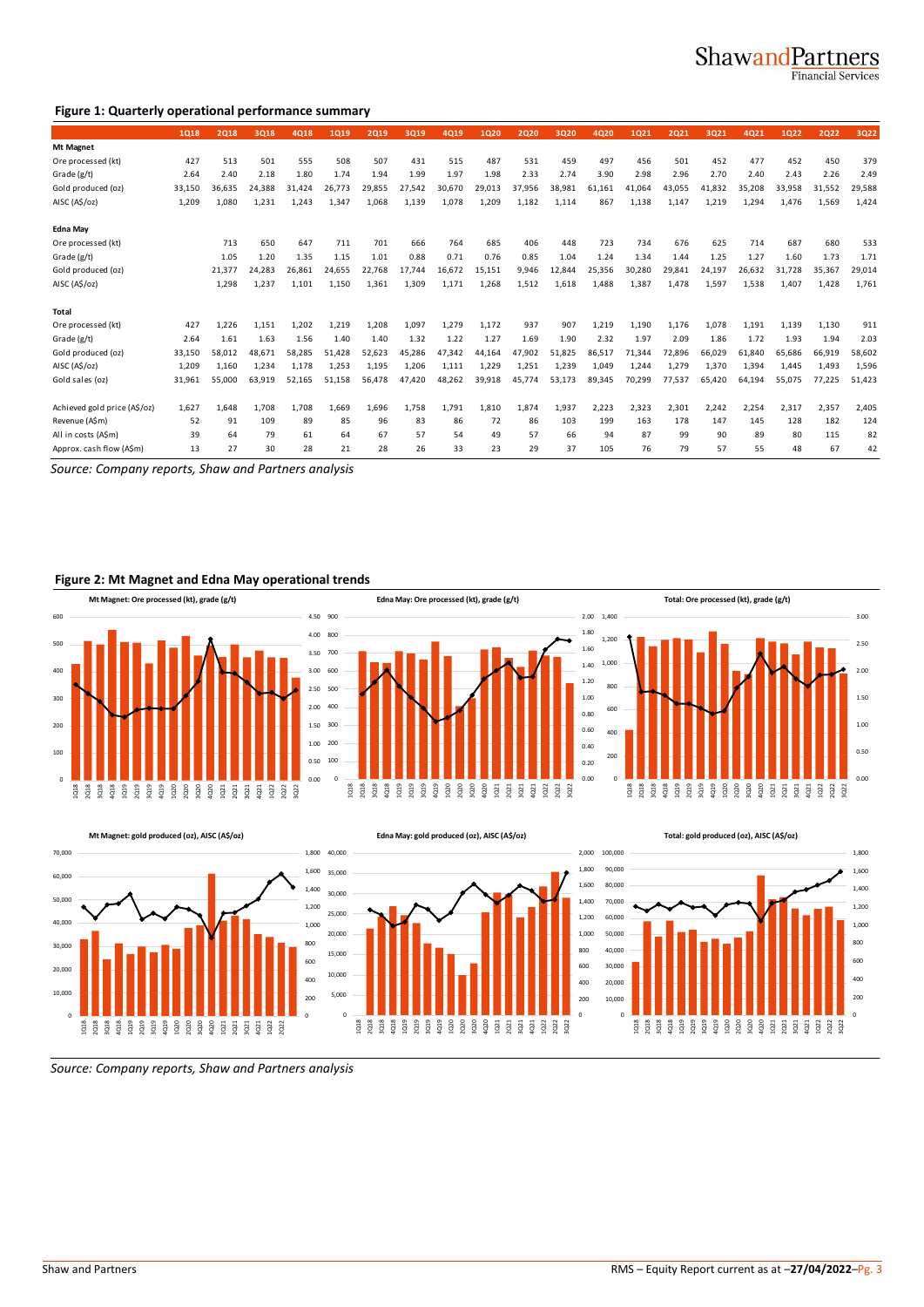#### **Figure 3: Revenue, cash flow, achieved price & AISC**



*Source: Company reports, Shaw and Partners analysis*

#### **Figure 4: Improvement in truck haulage post WA border re-opening**



### Marda/Tampia Combined Haulage to Edna May

*Source: Ramelius ASX release, 27 Apr 22*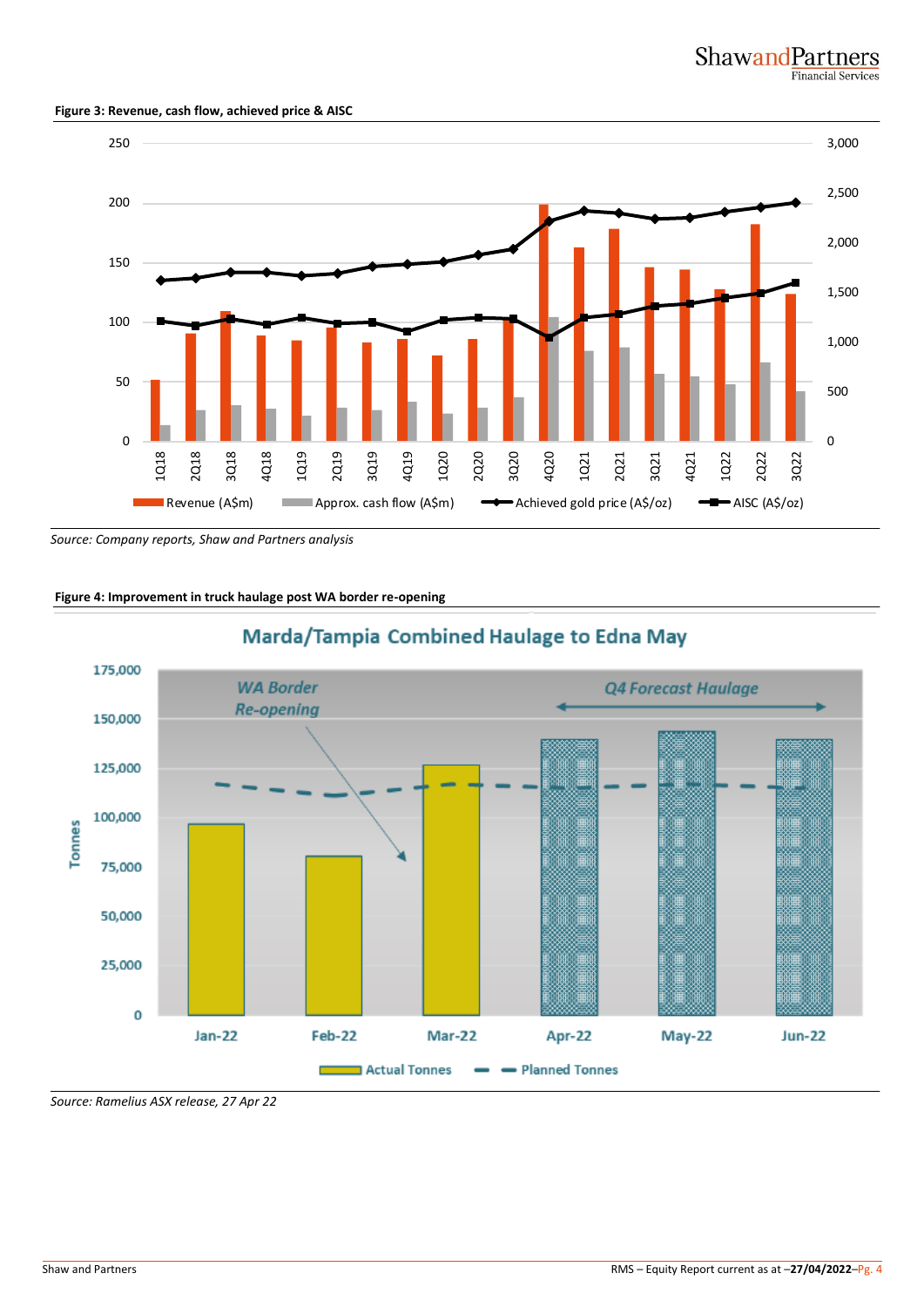#### **Figure 5: Mt Magnet financial summary**

| Mt Magnet (A\$m)      | 2018        | 2019  | 2020     | 2021  | 2022f          | 2023f   | 2024f   | 2025f   | 2026f  | 2027f  | 2028f  |
|-----------------------|-------------|-------|----------|-------|----------------|---------|---------|---------|--------|--------|--------|
| Ore processed (kt)    | 1,996       | 1,961 | 1,973    | 1,886 | 1,700          | 2,000   | 2,000   | 2,050   | 2,000  | 2,000  | 1,750  |
| Grade $(g/t)$         | 2.23        | 1.91  | 2.73     | 2.76  | 2.30           | 2.60    | 2.90    | 2.87    | 2.20   | 1.93   | 1.21   |
| Gold production (koz) | 135.3       | 114.8 | 167.5    | 161.5 | 121.2          | 161.2   | 179.6   | 182.1   | 136.4  | 119.7  | 65.6   |
| Gold sales (koz)      | 135.5       | 120.0 | 163.7    | 165.0 | 121.2          | 161.2   | 179.6   | 182.1   | 136.4  | 119.7  | 65.6   |
| Revenue               | 227         | 207   | 324      | 377   | 291            | 400     | 437     | 432     | 331    | 296    | 166    |
| Expenses              | 116         | 130   | 158      | 137   | 133            | 172     | 166     | 186     | 147    | 129    | 71     |
| EBITDA                | 110         | 77    | 167      | 240   | 158            | 228     | 272     | 245     | 184    | 168    | 95     |
| D&A                   | 61          | 68    | 71       | 85    | 85             | 81      | 90      | 82      | 55     | 48     | 13     |
| EBIT                  | 44          | 15    | 134      | 151   | 73             | 147     | 182     | 163     | 129    | 120    | 82     |
| Net Operating Assets  | 66          | 60    | 88       | 44    | $\overline{4}$ | $-30$   | $-74$   | $-135$  | $-174$ | $-205$ | $-211$ |
| Capex                 | 4           | 31    | 49       | 34    | 39             | 39      | 39      | 14      | 9      | 10     | 5      |
| EBITDA Margin (%)     | 49%         | 37%   | 51%      | 64%   | 54%            | 57%     | 62%     | 57%     | 56%    | 57%    | 57%    |
| EBIT / Assets (%)     | 67%         | 24%   | 153%     | 346%  | 1625%          | $-487%$ | $-245%$ | $-121%$ | $-74%$ | -58%   | $-39%$ |
| Gold (US\$/oz)        | 1,298       | 1,289 | 1,568    | 1,816 | 1,846          | 1,881   | 1,825   | 1,777   | 1,817  | 1,858  | 1,900  |
| AUD/USD               | 0.77        | 0.71  | 0.67     | 0.75  | 0.73           | 0.75    | 0.75    | 0.75    | 0.75   | 0.75   | 0.75   |
| C1 cash cost (A\$/oz) | 871         | 911   | 723      | 805   | 1,000          | 1,000   | 850     | 950     | 1,000  | 1,000  | 1,000  |
| AISC (A\$/oz)         | 1,188       | 1,151 | 1,058    | 1,198 | 1,405          | 1,256   | 1,033   | 1,133   | 1,221  | 1,159  | 1,230  |
| Revenue (A\$/oz)      | 1,672       | 1,727 | 1,981    | 2,286 | 2,404          | 2,484   | 2,433   | 2,370   | 2,423  | 2,478  | 2,534  |
| Expenses (A\$/oz)     | 859         | 1,084 | 964      | 829   | 1,100          | 1,070   | 921     | 1,023   | 1,074  | 1,076  | 1,077  |
| EBITDA (A\$/oz)       | 813         | 643   | 1,017    | 1,457 | 1,304          | 1,414   | 1,512   | 1,347   | 1,349  | 1,402  | 1,456  |
| D&A (A\$/oz)          | 452         | 566   | 431      | 516   | 702            | 500     | 500     | 450     | 400    | 400    | 200    |
| EBIT (A\$/oz)         | 325         | 121   | 821      | 916   | 602            | 914     | 1,012   | 897     | 949    | 1,002  | 1,256  |
| Nominal Tax @ 30%     | $\mathbf 0$ | 0     | $\Omega$ | $-45$ | $-22$          | $-44$   | $-55$   | $-49$   | $-39$  | $-36$  | $-25$  |
| Cash Flow             | 106         | 46    | 118      | 161   | 97             | 145     | 178     | 182     | 136    | 122    | 66     |

*Source: Company reports, Shaw and Partners analysis*

### **Figure 6: Edna May financial summary**

| 2,262<br>0.99<br>65.4<br>64.5<br>136<br>85<br>52<br>33<br>37<br>41<br>38<br>38%<br>90% | 2,749<br>1.33<br>109.7<br>112.4<br>257<br>145<br>112<br>78<br>39<br>$\overline{4}$<br>34<br>44%<br>1071% | 2,030<br>2.32<br>141.3<br>141.3<br>340<br>184<br>156<br>78<br>78<br>$-28$<br>39<br>46% | 1,980<br>1.96<br>116.9<br>116.9<br>290<br>152<br>138<br>70<br>68<br>$-48$<br>44<br>48% | 1,780<br>1.74<br>93.2<br>93.2<br>227<br>121<br>105<br>56<br>50<br>3<br>100<br>46% | 1,930<br>1.75<br>101.5<br>101.5<br>241<br>135<br>106<br>61<br>45<br>13<br>64<br>44% | 1,750<br>1.82<br>95.6<br>95.6<br>232<br>129<br>102<br>57<br>45<br>$-22$<br>15<br>44% | 1,750<br>1.69<br>88.7<br>88.7<br>220<br>120<br>100<br>53<br>46<br>$-59$<br>10<br>45% | 1,350<br>69.0<br>107<br>67<br>41<br>26<br>5 |
|----------------------------------------------------------------------------------------|----------------------------------------------------------------------------------------------------------|----------------------------------------------------------------------------------------|----------------------------------------------------------------------------------------|-----------------------------------------------------------------------------------|-------------------------------------------------------------------------------------|--------------------------------------------------------------------------------------|--------------------------------------------------------------------------------------|---------------------------------------------|
|                                                                                        |                                                                                                          |                                                                                        |                                                                                        |                                                                                   |                                                                                     |                                                                                      |                                                                                      | 1.70<br>69.0<br>175<br>39%                  |
|                                                                                        |                                                                                                          |                                                                                        |                                                                                        |                                                                                   |                                                                                     |                                                                                      |                                                                                      |                                             |
|                                                                                        |                                                                                                          |                                                                                        |                                                                                        |                                                                                   |                                                                                     |                                                                                      |                                                                                      |                                             |
|                                                                                        |                                                                                                          |                                                                                        |                                                                                        |                                                                                   |                                                                                     |                                                                                      |                                                                                      | $-93$                                       |
|                                                                                        |                                                                                                          |                                                                                        |                                                                                        |                                                                                   |                                                                                     |                                                                                      |                                                                                      |                                             |
|                                                                                        |                                                                                                          |                                                                                        |                                                                                        |                                                                                   |                                                                                     |                                                                                      |                                                                                      |                                             |
|                                                                                        |                                                                                                          |                                                                                        |                                                                                        |                                                                                   |                                                                                     |                                                                                      |                                                                                      |                                             |
|                                                                                        |                                                                                                          |                                                                                        |                                                                                        |                                                                                   |                                                                                     |                                                                                      |                                                                                      |                                             |
|                                                                                        |                                                                                                          |                                                                                        |                                                                                        |                                                                                   |                                                                                     |                                                                                      |                                                                                      |                                             |
|                                                                                        |                                                                                                          |                                                                                        |                                                                                        |                                                                                   |                                                                                     |                                                                                      |                                                                                      |                                             |
|                                                                                        |                                                                                                          |                                                                                        |                                                                                        |                                                                                   |                                                                                     |                                                                                      |                                                                                      |                                             |
|                                                                                        |                                                                                                          |                                                                                        |                                                                                        |                                                                                   |                                                                                     |                                                                                      |                                                                                      |                                             |
|                                                                                        |                                                                                                          | -276%                                                                                  | $-143%$                                                                                | 1507%                                                                             | 338%                                                                                | $-202%$                                                                              | $-79%$                                                                               | -28%                                        |
| 1,568                                                                                  | 1,816                                                                                                    | 1,846                                                                                  | 1,881                                                                                  | 1,825                                                                             | 1,777                                                                               | 1,817                                                                                | 1,858                                                                                | 1,900                                       |
| 0.67                                                                                   | 0.75                                                                                                     | 0.73                                                                                   | 0.75                                                                                   | 0.75                                                                              | 0.75                                                                                | 0.75                                                                                 | 0.75                                                                                 | 0.75                                        |
| 1,084                                                                                  | 1,196                                                                                                    | 1,250                                                                                  | 1,250                                                                                  | 1,250                                                                             | 1,275                                                                               | 1,300                                                                                | 1,300                                                                                | 1,500                                       |
| 1,469                                                                                  | 1,499                                                                                                    | 1,583                                                                                  | 1,643                                                                                  | 1,741                                                                             | 1,740                                                                               | 1,801                                                                                | 1,848                                                                                | 2,204                                       |
| 2,113                                                                                  | 2,286                                                                                                    | 2,404                                                                                  | 2,484                                                                                  | 2,433                                                                             | 2,370                                                                               | 2,423                                                                                | 2,478                                                                                | 2,534                                       |
| 1,311                                                                                  | 1,287                                                                                                    | 1,300                                                                                  | 1,301                                                                                  | 1,302                                                                             | 1,328                                                                               | 1,354                                                                                | 1,355                                                                                | 1,556                                       |
| 801                                                                                    | 999                                                                                                      | 1,104                                                                                  | 1,183                                                                                  | 1,131                                                                             | 1,042                                                                               | 1,069                                                                                | 1,123                                                                                | 977                                         |
| 505                                                                                    | 693                                                                                                      | 551                                                                                    | 600                                                                                    | 600                                                                               | 600                                                                                 | 600                                                                                  | 600                                                                                  | 600                                         |
| 570                                                                                    | 350                                                                                                      | 553                                                                                    | 583                                                                                    | 531                                                                               | 442                                                                                 | 469                                                                                  | 523                                                                                  | 377                                         |
|                                                                                        | $-12$                                                                                                    | $-23$                                                                                  | $-20$                                                                                  | $-15$                                                                             | $-13$                                                                               | $-13$                                                                                | $-14$                                                                                | $-8$                                        |
|                                                                                        |                                                                                                          |                                                                                        |                                                                                        | -9                                                                                | 28                                                                                  | 74                                                                                   | 76                                                                                   | 55                                          |
|                                                                                        | $\mathbf 0$                                                                                              |                                                                                        |                                                                                        | 67<br>14<br>94<br>74                                                              |                                                                                     |                                                                                      |                                                                                      |                                             |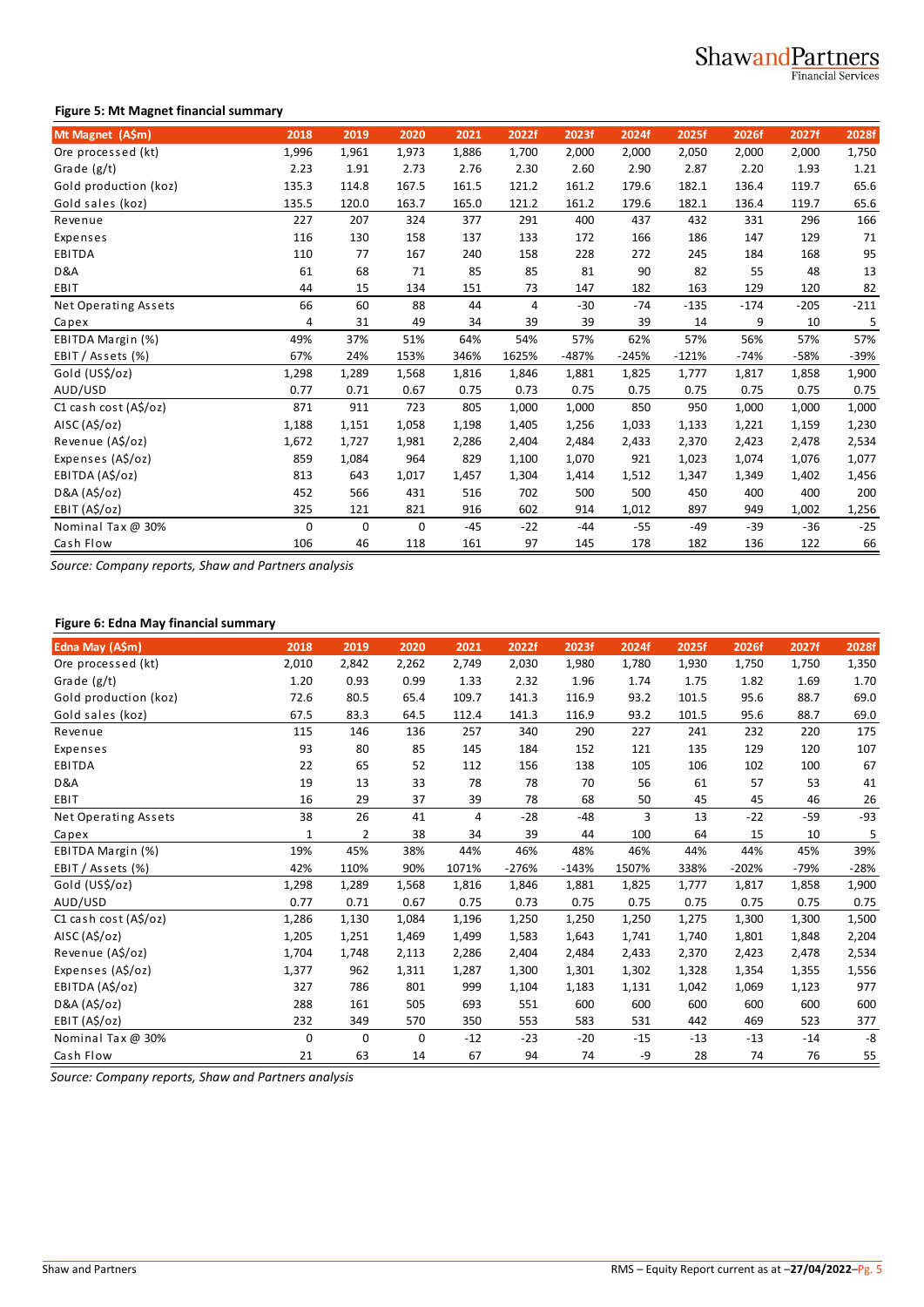#### **Key risks**

- The gold price is volatile and driven as much by geopolitical events as fundamental supply and demand. As such, the price of gold is relatively difficult to forecast, and the actual price may differ substantially from our forecasts.
- A number of Ramelius' resources are not yet producing and there is a risk that Ramelius is unable to bring the operations in to production. The projects may cost more than expected to build and may not operate as expected.
- Ramelius Resources is acquisitive, and this brings risks that future acquisitions may not be as value creating as past acquisitions. The company has shown that it is able to make value-enhancing acquisitions, but all acquisitions come with due diligence risk.
- Cost pressures are increasing in the mining industry in WA. This is factored into company guidance and our forecasts, but costs may increase faster than expected.

#### **Core drivers and catalyst**

- In FY21 Ramelius produced 271koz of gold from two processing hubs at Mt Magnet and Edna May in Western Australia at an all-in sustaining cost of A\$1,317/oz. Production is expected to be ~265koz in FY22.
- Ramelius published its first five year mine plan in June 2019 which outlined how it would achieve >200koz of gold production out to 2025. The plan was updated in June 2020 to incorporate the acquisition of Spectrum Metals. A new mine plan released in August. 2021 has extended the mine plan out to 2030
- Ramelius has made a number of astute acquisitions in the past five years and we expect the company to remain acquisitive. The company has openly stated that it would like to add another 100koz processing hub to the portfolio.
- We expect to see the US\$ gold price remain supported at US\$1,900 2,000/oz in CY22 due to inflationary pressures. Gold also has safe-haven status in periods of geo-political uncertainty and instability.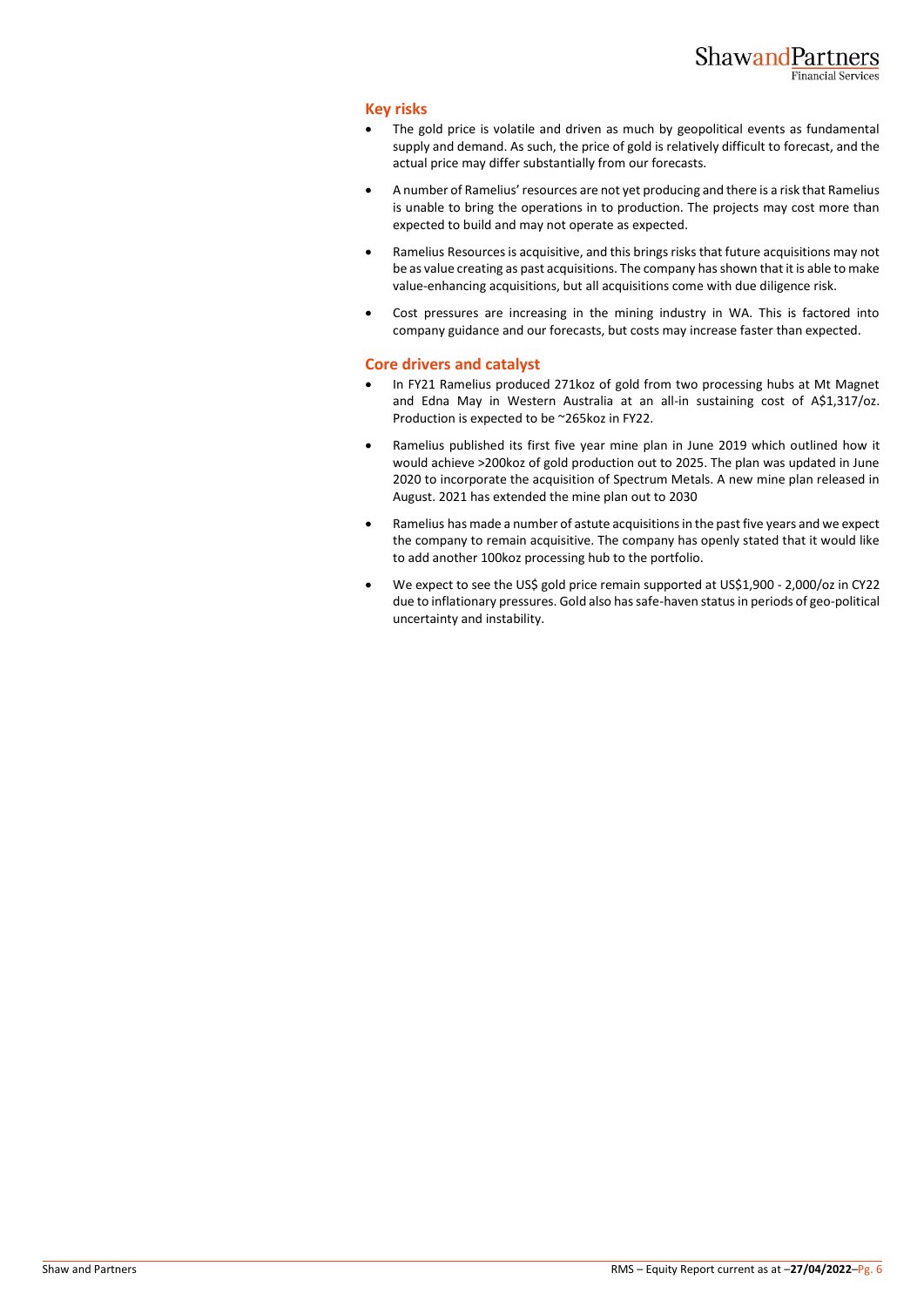### **Rating Classification**

| Buy              | Expected to outperform the overall market                                        |
|------------------|----------------------------------------------------------------------------------|
| Hold             | Expected to perform in line with the overall market                              |
| <b>Sell</b>      | Expected to underperform the overall market                                      |
| <b>Not Rated</b> | Shaw has issued a factual note on the company but does not have a recommendation |

### **Risk Rating**

| High   | Higher risk than the overall market – investors should be aware this stock may be speculative |  |  |  |  |
|--------|-----------------------------------------------------------------------------------------------|--|--|--|--|
| Medium | Risk broadly in line with the overall market                                                  |  |  |  |  |
| Low    | Lower risk than the overall market                                                            |  |  |  |  |

**RISK STATEMENT:** Where a company is designated as 'High' risk, this means that the analyst has determined that the risk profile for this company is significantly higher than for the market as a whole, and so may not suit all investors. Clients should make an assessment as to whether this stock and its potential price volatility is compatible with their financial objectives. Clients should discuss this stock with their Shaw adviser before making any investment decision.

| <b>Distribution of Investment Ratings</b> |              |                                |  |  |  |
|-------------------------------------------|--------------|--------------------------------|--|--|--|
| <b>Rating</b>                             | <b>Count</b> | <b>Recommendation Universe</b> |  |  |  |
| Buy                                       | 100          | 84%                            |  |  |  |
| Hold                                      | 17           | 14%                            |  |  |  |
| Sell                                      |              | 2%                             |  |  |  |

|             |                                      |      |        |       | <b>History of Investment Rating and Target Price - Ramelius Resources</b> |
|-------------|--------------------------------------|------|--------|-------|---------------------------------------------------------------------------|
| Date        | Closing Price (\$) Target Price (\$) |      | Rating | \$3.0 |                                                                           |
| 27-Apr-22   | 1.47                                 | 2.35 | Buy    | \$2.5 |                                                                           |
| 23-Feb-22   | 1.49                                 | 2.47 | Buy    | \$2.0 |                                                                           |
| 18-Oct-21   | 1.59                                 | 2.49 | Buy    |       |                                                                           |
| 26-Aug-21   | 1.53                                 | 2.49 | Buy    | \$1.5 |                                                                           |
| $2$ -Aug-21 | 1.78                                 | 2.66 | Buy    | \$1.0 |                                                                           |
| 29-Jul-21   | 1.65                                 | 2.57 | Buy    | \$0.5 |                                                                           |
| 23-Feb-21   | 1.37                                 | 2.82 | Buy    |       | 04/19 07/19 10/19 01/20 04/20 07/20 10/20                                 |
| 28-Jan-21   | 1.48                                 | 2.79 | Buy    |       | Ramelius Resources                                                        |
| 8-Oct-20    | 2.11                                 | 2.79 | Buy    |       |                                                                           |
| 24-Aug-20   | 2.02                                 | 2.45 | Buy    | Buy   |                                                                           |
| 27-Jul-20   | 2.30                                 | 2.46 | Buy    |       |                                                                           |
| 30-Jun-20   | 1.99                                 | 2.43 | Buy    |       |                                                                           |
| 25-Jun-20   | 2.02                                 | 2.38 | Buy    |       |                                                                           |
| 18-Jun-20   | 1.78                                 | 2.36 | Buy    |       |                                                                           |